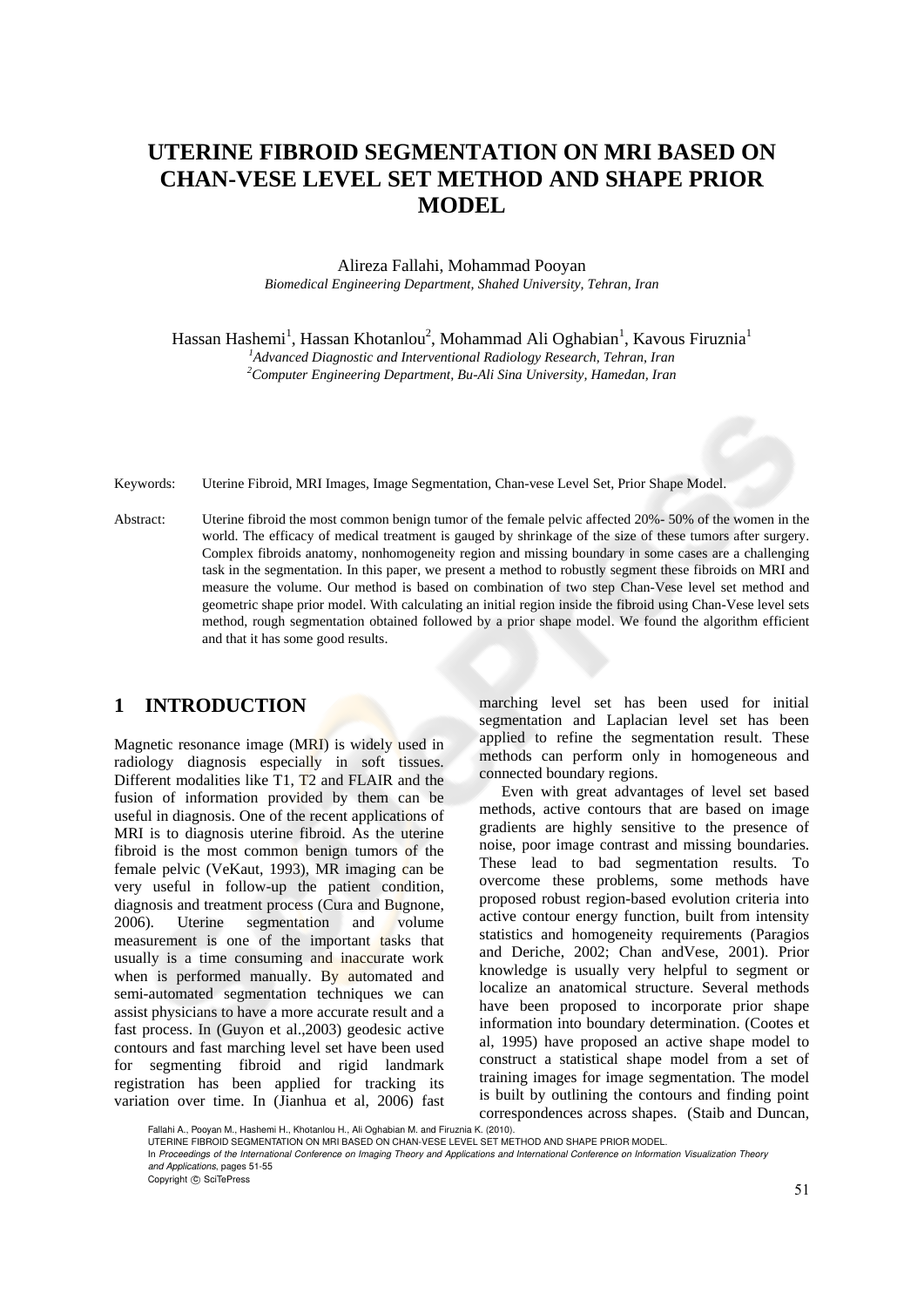1992) incorporate global shape information into the segmentation process by using an elliptic Fourier decomposition of the boundary and placing a Gaussian prior on the Fourier coefficients. (Leventon, 2000) incorporate statistical shape influence into the evolution process of geodesic active contours (Caselles, 1997) by attracting the evolving contour toward the shape priors. The correspondence problem is solved in their approach by embedding the prior shape as the zero level set of a level set function map. (Chen et al, 2001) propose a variational method that minimizes an energy function defined by the image gradients and the shapes of interest. (Bresson et al., 2006) propose a method by combination of region, boundary and shape features based on Mumford-Shah function (Mumford and Shah, 1989), level set approach and prior shape model that is based on PCA of training data to robustly segmentation.

In this paper we propose a tow step method for robustly segmentation of uterine fibroids. First raw segmentation obtained using Chan-Vese level set method based on Mumford-Shah function. Then segmentation is refined by applying prior shape model using Bresson et al, method. In the proposed method, the previous training data is not required. We generate training data from ellipses model of the segmented region.

In section 2 we describe the first step prior segmentation using Chan-Vese level set method. Section 3 explains the segmentation refinement based on Bresson et al. prior shape model. Section 4 presents the segmentation results obtained by the proposed approach. Section 5 presents some conclusions and future extensions to this approach.

# **2 INITIAL SEGMENTATION BASED ON CHAN-VESE LEVEL SET METHOD**

All classical snakes and active contour models are based on edge-function depending on the image gradient. These models can detect only objects with edges defined by gradient to stop the curve evolution. In practice, the discrete gradients are bounded and then the stopping function is never zero on the edges and algorithm fail to segment region.

(Chan and Vese, 2001) proposed a different active contour method, that is not based on the gradient of the image for the stopping process. The stopping term is based on Mumford–Shah

segmentation techniques (Mumford and Shah, 1989).

The Mumford–Shah function for segmentation is:

$$
F^{MS}(u,c) = \mu.Length(C)
$$
  
+  $\lambda \int_{\Omega} u_0(x, y) - u(x, y)|^2 dx dy$   
+  $\int_{\Omega \setminus C} |\nabla u(x, y)|^2 dx dy$  (1)

Where  $u_0$ :  $\Omega \rightarrow R$  is a given image,  $\mu$  and  $\lambda$ are positive parameters. Their active contour model is a particular case of the minimal partition problem, in which they look for the best approximation  $u$  of  $u_0$ , as a function taking only two values, namely and with one edge C, represented by the snake or the active contour. This particular case of the minimal partition problem can be formulated and solved using the level set method (Osher and Sethian 1988).

$$
u = \begin{cases} average(u_0) & insideC \\ average(u_0) & outsideC \end{cases}
$$
 (2)

Associated Euler–Lagrange equation deduced for  $\phi$  represented in equation 3 which parameterize the descent direction by an artificial time  $t \ge 0$ . The equation  $\phi(t, x, y)$ (with  $\phi(0, x, y) = \phi_0(x, y)$ ) defining the initial contour is:

$$
\frac{\partial \phi}{\partial t} = \delta_e(\phi)[\mu \operatorname{div}(\frac{\nabla \phi}{\nabla \phi}) - \nu - \lambda_1 (u_0 - c_1)^2
$$
  
+  $\lambda_2 (u_0 - c_2)^2] = 0$  in  $(0, \infty) \times \Omega$   
 $\phi(0, x, y) = \phi_0(x, y)$  in  $\Omega$   
 $\frac{\delta_e(\phi)}{|\nabla \phi|} \frac{\partial \phi}{\partial n} = 0$  on  $\partial\Omega$ 

In uterine fibroids that have a calcified and infarcted region, edge based method fail to segment whole region. We applied this method to the images for initial segmentation. The segmentation is then performed in whole image with initial manual region in first slice. Figure.1 shows segmentation result in some steps for a sample image.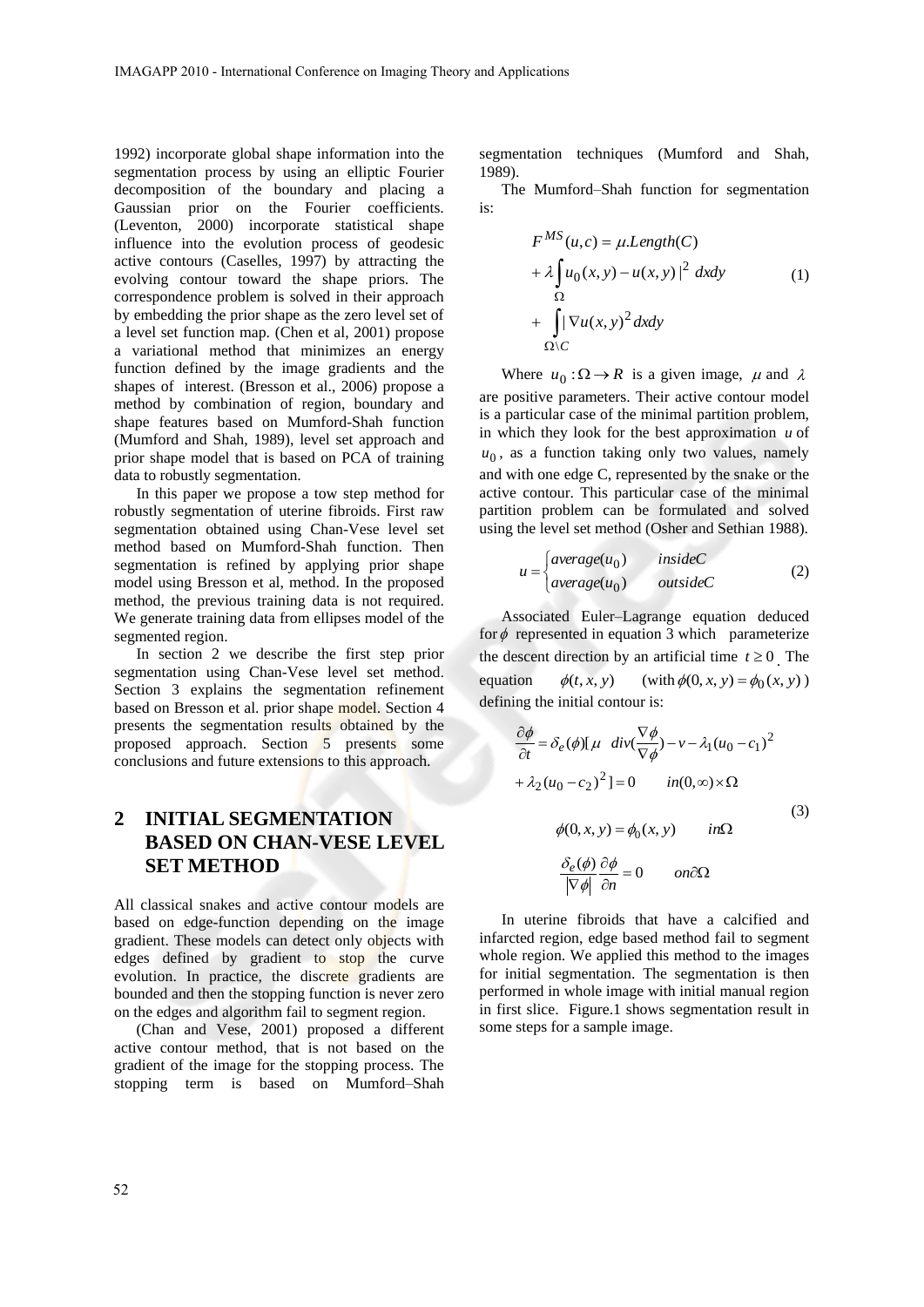

Figure 1: Result of applying Chan-Vese method, a: Initial manual contour in the region, b and c: Evolving level set to region boundary, d: Final segmentation result.

# **3 SEGMENTATION REFINMENT USING ACTIVE PRIOR SHAPE MODEL**

The shape prior can be defined by different models such as Fourier descriptors, medial axis or atlasbased parametric models. Recently, the level set representation of shapes has been employed as a shape model (Leventon et al., 2000; Paragios et al., 2003; Charpiat et al., 2003). This shape description presents strong advantages since parameterization free. It can represent shapes of any dimension such as curves, surfaces and hyper-surfaces and basic geometric properties such as the curvature. Finally, this shape representation is also naturally consistent with the level set framework of active contours. In (Leventon et al, 2000), authors have used a level set representation to model the shape prior. They have defined a shape model of the object of interest by computing principal components analysis (PCA) of training shapes embedded in level set functions. They have then integrated this shape model in an evolution equation to globally drive the active contour towards the prior shape. However, their evolution equation is not expressed by a partial differential equation (PDE) and there is no variational formulation associated with his evolution equation.

Recently Bresson et al, have proposed a variational approach following the energy functional model of (Chen et al. 2002) where integrate the shape prior of (Leventon et al, 2002). They added a region-based energy term based on the Mumford-Shah function (Mumford and Shah, 1989) to

improve the robustness of segmentation model with respect of noise, poor image contrast and initial position of the contour.

They proposed the following energy functional to address the problem of object segmentation using a geometric shape prior with local and global image information:

$$
F = \beta_s F_{shape}(C, X_{pca}, X_T) + \beta_b F_{boundary}(C)
$$
  
+  $\beta_r F_{region}(X_{pca}, X_T, u_{in}, u_{out})$  (4)

With

$$
F_{shape} = \oint_0 \hat{\phi}(x_{pca}, h_{x_T}(C(q))) |C'(q)| dq \qquad (5)
$$

$$
F_{boundary} = \oint_0 g(|\nabla I(C(q))|) |C'(q)| dq \tag{6}
$$

$$
F_{region} = \int_{\Omega_{in(X_{pca}, X_T)}} (|I - u_{in}|^2 + \mu |\nabla u_{in}|^2) d\Omega
$$
  
+ 
$$
\int_{\Omega_{out(X_{pca}, X_T)}} (|I - u_{out}|^2 + \mu |\nabla u_{iout}|^2) d\Omega
$$
 (7)

where *C* is the active contour,  $\varphi^*$  is the shape function of the object of interest given by the PCA  $\mathbf{x}_{\text{nea}}$  is the vector of PCA eigen coefficients,  $h_{\mathbf{x}T}$  is an element of a group of geometric transformations parameterized by  $\mathbf{x}_T$  (the vector of parameters), *g* is an edge detecting function  $\Omega$ <sub>in</sub> and  $\Omega$ <sub>out</sub> are the inside and outside regions of the zero level set of *φ***ˆ**, *u*in and *u*out are smooth approximations of the original image *I* in  $\Omega$ <sub>in</sub> and  $\Omega$ <sub>out</sub> and  $\beta_b$ ,  $\beta_s$ ,  $\beta_r$  are arbitrary positive constants that balance the contributions of the boundary, shape and region terms .We chose  $\beta_b$ ,  $\beta_s$ ,  $\beta_r$ , 1, 1/3 and 10 respectively.

#### **3.1 Training Data for Computing PCA**

The above method needs some initial training data for calculating PCA eigen coefficients. Because of explicit algebraic form we use ellipse model for generating this training data based on region that segmented from past stage. We calculate statistical properties of the region: center, major axis, minor axis and orientation. Then we generate ellipses based on these parameters and some variations of them for calculating PCA. Figure.2 shows generated training data for segmented region.

We applied this method to refine segmented region and consider active contour as a segmentation result. Figure.3 shows the results.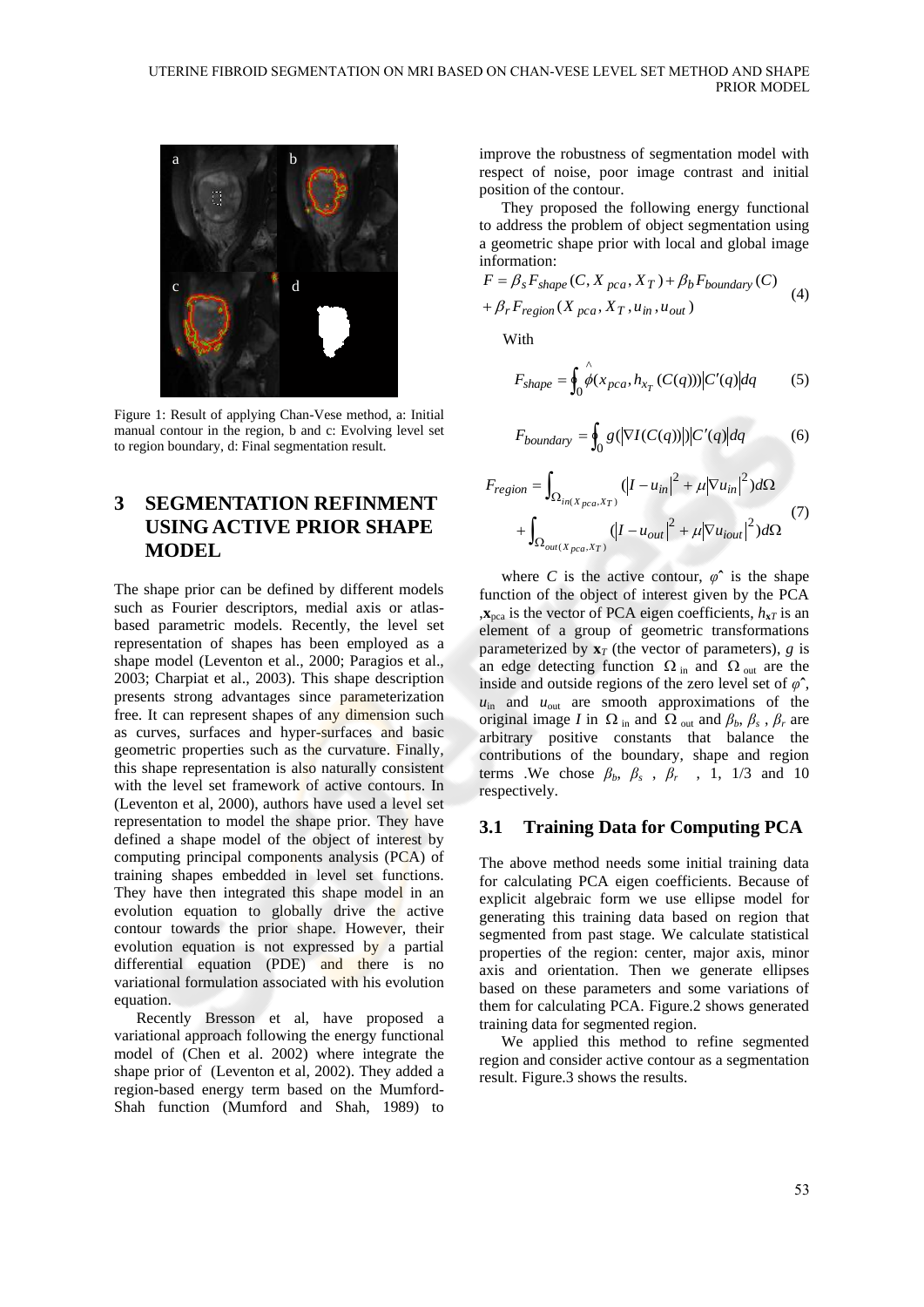

Figure 2: Training data generated from ellipse model of segmented region.



Figure 3: Refined segmented region based on Bresson et al, method and ellipses model; green contours denotes shape model and red contours denote active contour.

### **4 RESULTS**

We have used the above mentioned method on the dataset containing the MR images of 5 patients that were acquired at the Imam Khomeini hospital Medical Imaging Centre. All the patients were imaged on a 1.5T MR scanner used standard clinical imaging protocol to obtain T2-weighted. Each MR image has an in-plan resolution of  $512\times512$  and slice thickness of 5 mm with 15-20 slices.

Fig. 4 shows the segmentation results. With manual initial region selection on first slice, other slices were automatically segmented. The curves are able to converge on the desired boundaries even though some parts of the boundaries are too blurred or missed to be detected by only gray level information. To validate the segmentation results, we compare obtained results with manual segmentation performed by a senior radiologist. We used four measures to evaluate the results which are (M denotes the manually segmented area and an automated segmented area):

• Similarity index: 
$$
S_i = \frac{2N_{T_p}}{N_M + N_A} * 100\%
$$

Where  $N_{T_p}$  the number of true positive voxels and  $N_M$  is the cardinality of M and  $N_A$  is the

cardinality of A;

• Jaccard index: 
$$
J_i = \frac{N_{T_p}}{N_M + N_A + N_{T_p}} * 100\%
$$

• Hausdorff distance between *A* and *M*, defined as  $HD = \max (h (M, A), h (A, M))$  where  $h (M, A) =$ max $m ∈ M$  min $a ∈ A$   $d$  ( $m$ ,  $a$ ), and  $d$  ( $m$ ,  $a$ ) denotes the Euclidean distance between *m* and *a* (*m* and *a* are points of *M* and *A*, respectively).

•Average distance (*MD)* between the surfaces of *M* and *A*.

As seen in Table 1 similarity index varies from 87.26% to 90.1% with a mean of 87.70%. The Jaccard index varies from 74.65% to 82.62% with a mean of 76.62% which shows a good accuracy of segmentation. The average of Hausdorff distance is 3.42mm that smaller than a voxel size, and constitutes good result. The mean value of the average distance is 0.35mm that represented accuracy of segmentation. Segmentation of fibroids that have calcified and infarcted regions is a challenging task due to global nonhomogenities. Two published papers in uterine fibroid segmentation used level set and active contour methods. These methods are gradient based and are not able to segment these types of tumors. Thus, they only can be useful for complete infarcted fibroids with clear boundaries. We have tried to overcome these limitations by introducing a new method that allows segmentation of these tumors by region based method as initial segmentation. Then, we applied combination of level set based and prior shape model as final segmentation.

Table 1: Evaluation of the segmentation results of images for which a manual segmentation was available.

| Patient | Volume |       | Distance |           |
|---------|--------|-------|----------|-----------|
|         | SI     | Л     | HD       | <b>MD</b> |
|         | 88.29  | 79.76 | 2.92     | 0.27      |
| 2       | 88.1   | 78.9  | 3.18     | 0.21      |
| 3       | 90.1   | 82.62 | 3.76     | 0.32      |
|         | 87.26  | 77.55 | 3.03     | 0.29      |
| 5       | 84.79  | 74.65 | 4.3      | 0.65      |
| Average | 87.70  | 78.62 | 3.42     | 0.35      |